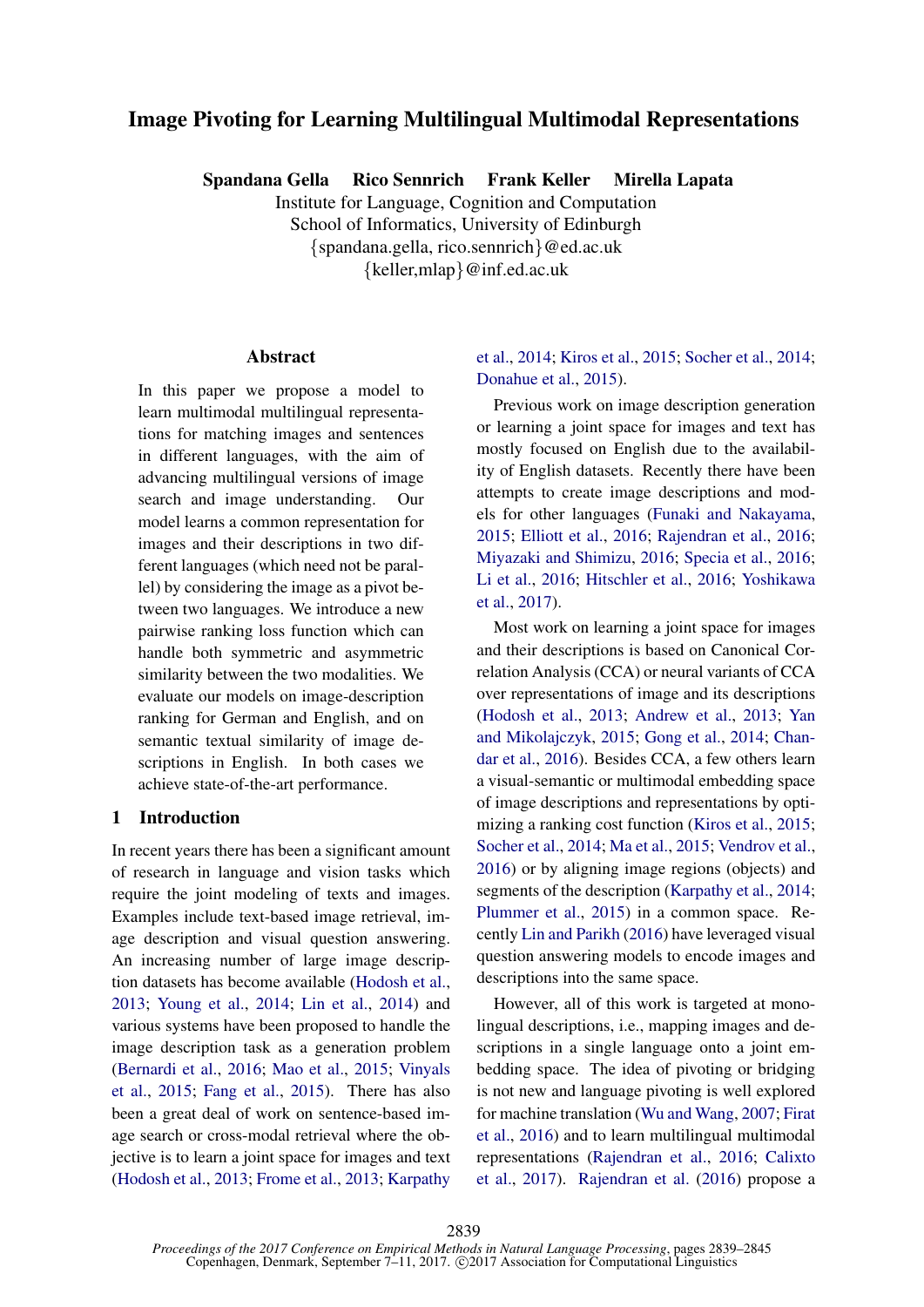

Figure 1: Our multilingual multimodal model with image as pivot

model to learn common representations between *M* views and assume there is parallel data available between a pivot view and the remaining *M*−1 views. Their multimodal experiments are based on English as the pivot and use large parallel corpora available between languages to learn their representations.

Related to our work Calixto et al. (2017) proposed a model for creating multilingual multimodal embeddings. Our work is different from theirs in that we choose the image as the pivot and use a different similarity function. We also propose a single model for learning representations of images and multiple languages, whereas their model is language-specific.

In this paper, we learn multimodal representations in multiple languages, i.e., our model yields a joint space for images and text in multiple languages using the image as a pivot between languages. We propose a new objective function in a multitask learning setting and jointly optimize the mappings between images and text in two different languages.

### 2 Dataset

We experiment with the Multi30k dataset, a multilingual extension of Flickr30k corpus (Young et al., 2014) consisting of English and German image descriptions (Elliott et al., 2016). The Multi30K dataset has 29k, 1k and 1k images in the train, validation and test splits respectively, and contains two types of multilingual annotations: (i) a corpus of one English description per image and its translation into German; and (ii) a corpus of five independently collected English and German descriptions per image. We use the independently collected English and German descriptions to train our models. Note that these descriptions are not translations of each other, i.e., they are not parallel, although they describe the same image.

### 3 Problem Formulation

Given an image *i* and its descriptions  $c_1$  and  $c_2$ in two different languages our aim is to learn a model which maps  $i$ ,  $c_1$  and  $c_2$  onto same common space  $\mathbb{R}^N$  (where *N* is the dimensionality of the embedding space) such that the image and its gold-standard descriptions in both languages are mapped close to each other (as shown in Figure 1). Our model consists of the embedding functions *f<sup>i</sup>* and *f<sup>c</sup>* to encode images and descriptions and a scoring function *S* to compute the similarity between a description–image pair.

In the following we describe two models: (i) the PIVOT model that uses the image as pivot between the description in both the languages; (ii) the PAR-ALLEL model that further forces the image descriptions in both languages to be closer to each other in the joint space. We build two variants of PIVOT and PARALLEL with different similarity functions *S* to learn the joint space.

# 3.1 Multilingual Multimodal Representation Models

In both PIVOT and PARALLEL we use a deep convolutional neural network architecture (CNN) to represent the image *i* denoted by  $f_i(i) = W_i$ .  $CNN(i)$  where  $W_i$  is a learned weight matrix and *CNN*(*i*) is the image vector representation. For each language we define a recurrent neural network encoder  $f_c(c_k) = GRU(c_k)$  with gated recurrent units (GRU) activations to encode the description  $c_k$ .

In PIVOT, we use monolingual corpora from multiple languages of sentences aligned with images to learn the joint space. The intuition of this model is that an image is a universal representation across all languages, and if we constrain a sentence representation to be closer to image, sentences in different languages may also come closer. Accordingly we design a loss function as follows:

$$
loss_{pivot} = \sum_{k} \left[ \sum_{(c_k, i)} \left( \sum_{c'_k} \max\{0, \alpha - S(c_k, i) + S(c'_k, i)\} + \sum_{i'} \max\{0, \alpha - S(c_k, i) + S(c_k, i')\} \right) \right]
$$
\n(1)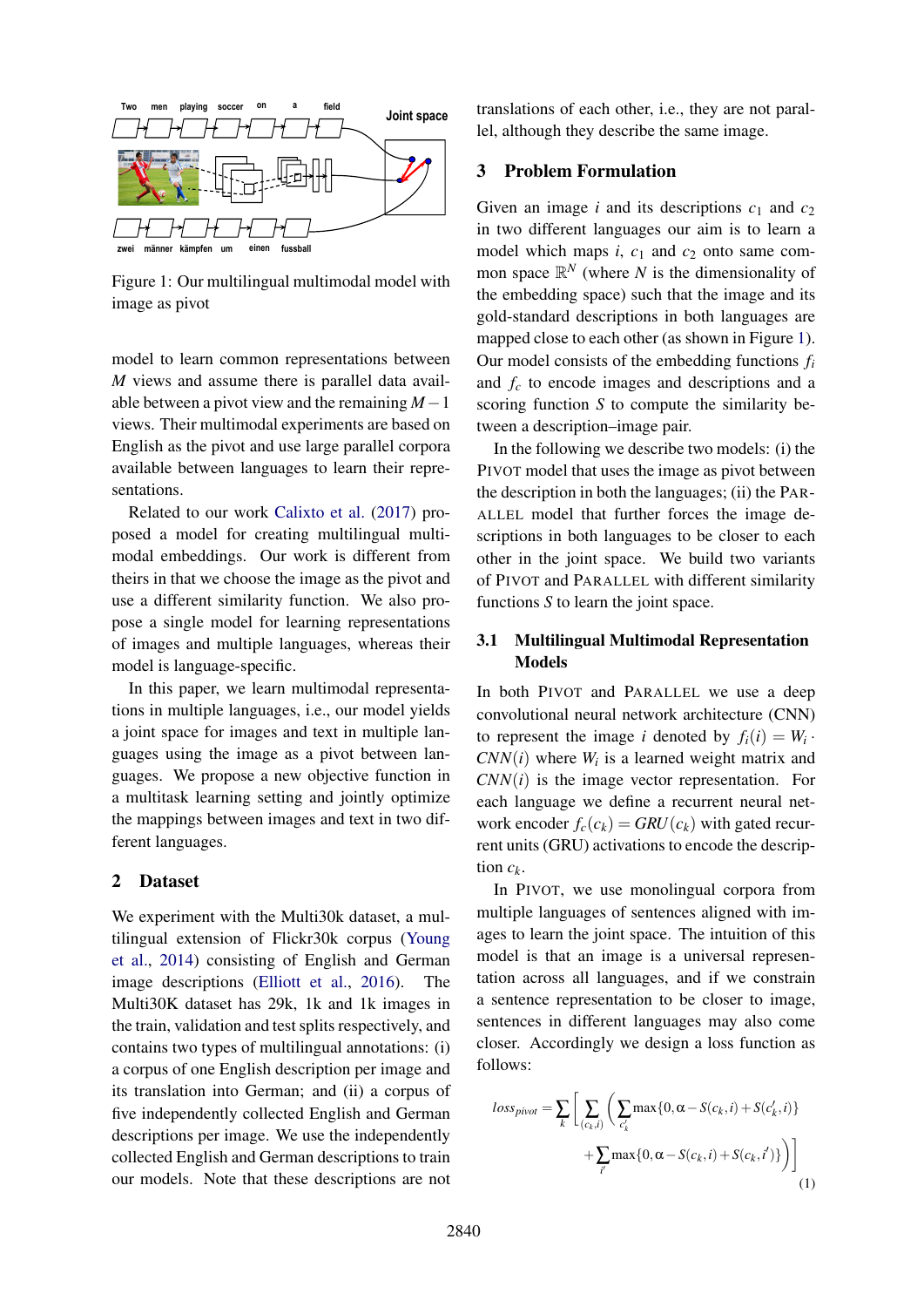where *k* stands for each language. This loss function encourages the similarity  $S(c_k, i)$  between gold-standard description  $c_k$  and image *i* to be greater than any other irrelevant description  $c'_{k}$  by a margin α. A similar loss function is useful for learning multimodal embeddings in a single language (Kiros et al., 2015). For each minibatch, we obtain invalid descriptions by selecting descriptions of other images except the current image of interest and vice-versa.

In PARALLEL, in addition to making an image similar to a description, we make multiple descriptions of the same image in different languages similar to each other, based on the assumption that these descriptions, although not parallel, share some commonalities. Accordingly we enhance the previous loss function with an additional term:

$$
loss_{para} = loss_{pivot} + \sum_{(c_1, c_2)} \left( \sum_{c'_1} \max\{0, \alpha - S(c_1, c_2) + S(c'_1, c_2)\right)
$$
  
+
$$
S(c'_1, c_2) \} + \sum_{c'_2} \max\{0, \alpha - S(c_1, c_2) + S(c_1, c'_2)\}\right)
$$
(2)

Note that we are iterating over all pairs of descriptions  $(c_1, c_2)$ , and maximizing the similarity between descriptions of the same image and at the same time minimizing the similarity between descriptions of different images.

We learn models using two similarity functions: symmetric and asymmetric. For the former we use cosine similarity and for the latter we use the metric of Vendrov et al. (2016) which is useful for learning embeddings that maintain an order, e.g., dog and cat are more closer to pet than animal while being distinct. Such ordering is shown to be useful in building effective multimodal space of images and texts. An analogy in our setting would be two descriptions of an image are closer to the image while at the same time preserving the identity of each (which is useful when sentences describe two different aspects of the image). The similarity metric is defined as:

$$
S(a,b) = -||max(0,b-a)||^2
$$
 (3)

where *a* and *b* are embeddings of image and description.

#### 4 Experiments and Results

We test our model on the tasks of imagedescription ranking and semantic textual similarity. We work with each language separately. Since we learn embeddings for images and languages in the same semantic space, our hope is that the training data for each modality or language acts complementary data for the another modality or language, and thus helps us learn better embeddings.

Experiment Setup We sampled minibatches of size 64 images and their descriptions, and drew all negative samples from the minibatch. We trained using the Adam optimizer with learning rate 0.001, and early stopping on the validation set. Following Vendrov et al. (2016) we set the dimensionality of the embedding space and the GRU hidden layer *N* to 1024 for both English and German. We set the dimensionality of the learned word embeddings to 300 for both languages, and the margin  $\alpha$  to 0.05 and 0.2, respectively, to learn asymmetric and symmetric similarity-based embeddings.<sup>1</sup> We keep all hyperparameters constant across all models. We used the L2 norm to mitigate over-fitting (Kiros et al., 2015). We tokenize and truecase both English and German descriptions using the Moses Decoder scripts.<sup>2</sup>

To extract image features, we used a convolutional neural network model trained on 1.2M images of 1000 class ILSVRC 2012 object classification dataset, a subset of ImageNet (Russakovsky et al., 2015). Specifically, we used VGG 19-layer CNN architecture and extracted the activations of the penultimate fully connected layer to obtain features for all images in the dataset (Simonyan and Zisserman, 2015). We use average features from 10 crops of the re-scaled images.<sup>3</sup>

Baselines As baselines we use monolingual models, i.e., models trained on each language separately. Specifically, we use Visual Semantic Embeddings (VSE) of Kiros et al. (2015) and Order Embeddings (OE) of Vendrov et al. (2016). We

We call the symmetric similarity variants of our models as PIVOT-SYM and PARALLEL-SYM, and the asymmetric variants PIVOT-ASYM and PARALLEL-ASYM.

<sup>&</sup>lt;sup>1</sup>We constrain the embeddings of descriptions and images to have non-negative entries when using asymmetric similarity by taking their absolute value.

<sup>2</sup>https://github.com/moses-smt/mosesdecoder/ tree/master/scripts

<sup>3</sup>We rescale images so that the smallest side is 256 pixels wide, we take  $224 \times 224$  crops from the corners, center, and their horizontal reflections to get 10 crops for the image.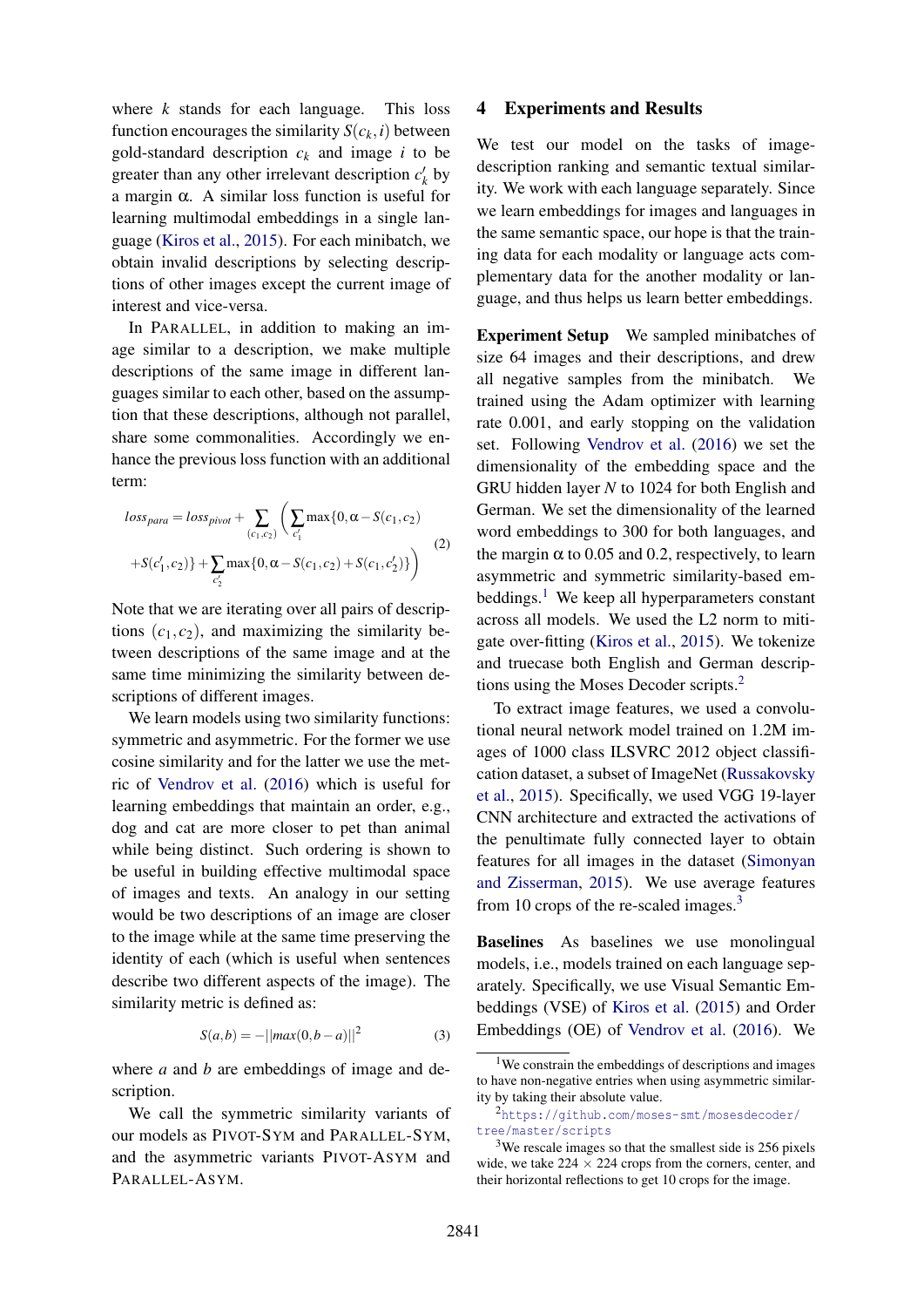| System                              | Text to Image |        |                | Image to Text |      |  |  |
|-------------------------------------|---------------|--------|----------------|---------------|------|--|--|
|                                     | R@1R@5R@10Mr  |        |                | R@1R@5R@10Mr  |      |  |  |
| $VSE$ (Kiros et al., 2015)          | 23.3 53.6     | 65.8 5 |                | 31.6 60.4     | 72.7 |  |  |
| OE (Vendrov et al., 2016) 25.8 56.5 |               | 67.8 4 |                | 34.8 63.7     | 74.8 |  |  |
| PIVOT-SYM                           | 23.5 53.4     | 65.8 5 |                | 31.6 61.2     | 73.8 |  |  |
| PARALLEL-SYM                        | 24.7 53.9     | 65.7   | -5             | 31.7 62.4     | 74 1 |  |  |
| PIVOT-ASYM                          | 26.2 56.4     | 68.4   | $\overline{4}$ | 33.8 62.8     | 75.2 |  |  |
| PARALLEL-ASYM                       | 27.1 56.2     | 66 9   | $\overline{4}$ | 31.5 61.4     | 74 7 |  |  |

System Text to Image Image to Text  $\frac{\text{R@1 R@5 R@10 Mr}}{20.3 \cdot 47.2 \cdot 60.1 \cdot 6}$  R@1 R@5 R@10 Mr VSE (Kiros et al., 2015) 20.3 47.2 OE (Vendrov et al., 2016) 21.0 48.5 60.4 6 26.8 57.5 70.9 4 PIVOT-SYM 20.3 46.4 59.2 6 PARALLEL-SYM 20.9 46.9 59.3 6 28.2 57.7 71.3 4<br>PIVOT-ASYM 22.5 49.3 61.7 6 28.2 61.9 73.4 3 PIVOT-ASYM 22.5 49.3 61.7 6<br>PARALLEL-ASYM 21.8 50.5 62.3 5 <sup>P</sup>ARALLEL-ASYM 21.8 50.5 62.3 5 30.2 60.4 72.8 <sup>3</sup>

Table 1: Image-description ranking results of English on Flickr30k test data.

| Table 2: Image-description ranking results of |  |  |
|-----------------------------------------------|--|--|
| German on Flickr30k test data.                |  |  |

| Image | Descriptions                                                                                                                             |                   | Image Rank |  |  |
|-------|------------------------------------------------------------------------------------------------------------------------------------------|-------------------|------------|--|--|
|       |                                                                                                                                          | OE PIVOT PARALLEL |            |  |  |
|       | 2 Menschen auf der Straße mit Megafon                                                                                                    | 141               | 37         |  |  |
|       | two people in blue shirts are outside with a bullhorn                                                                                    | 85                |            |  |  |
|       | ein Verkäufer mit weißem Hut und blauem Hemd, verkauft Kartoffeln oder 36 1<br>ähnliches an Männer und Frauen                            |                   |            |  |  |
|       | at an outdoor market, a small group of people stoop to buy potatoes from a 24<br>street vendor, who has his goods laid out on the ground |                   |            |  |  |

Table 3: The rank of the gold-standard image when using each German and English descriptions as a query on models trained using asymmetric similarity.

use a publicly available implementation to train both VSE and OE.<sup>4</sup>

### 4.1 Image-Description Ranking Results

To evaluate the multimodal multilingual embeddings, we report results on an image-description ranking task. Given a query in the form of a description or an image, the task its to retrieve all images or descriptions sorted based on the relevance. We use the standard ranking evaluation metrics of recall at position  $k$  ( $R@K$ , where higher is better) and median rank (Mr, where lower is better) to evaluate our models. We report results for both English and German descriptions. Note that we have one single model for both languages.

In Tables 1 and 2 we present the ranking results of the baseline models of Kiros et al. (2015) and Vendrov et al. (2016) and our proposed PIVOT and PARALLEL models. We do not compare our image-description ranking results with Calixto et al. (2017) since they report results on half of validation set of Multi30k whereas our results are on the publicly available test set of Multi30k. For English, PIVOT with asymmetric similarity is either competitive or better than monolingual models

scoring function outperform monolingual models and symmetric similarity. We also observe that the German ranking experiments benefit the most from the multilingual signal. A reason for this could be that the German description corpus has many singleton words (more than 50% of the vocabulary) and English description mapping might have helped in learning better semantic embeddings. These results suggest that the multilingual signal could be used to learn better multimodal embeddings, irrespective of the language. Our results also show that the asymmetric scoring function can help learn better embeddings. In Table 3 we present a few examples where PIVOT-ASYM and PARALLEL-ASYM models performed better on both the languages compared to baseline order embedding model even using descriptions of very different lengths as queries.

and symmetric similarity, especially in the  $R@10$ category it obtains state-of-the-art. For German, both PIVOT and PARALLEL with the asymmetric

#### 4.2 Semantic Textual Similarity Results

In the semantic textual similarity task (STS), we use the textual embeddings from our model to compute the similarity between a pair of sen-

<sup>4</sup>https://github.com/ivendrov/order-embedding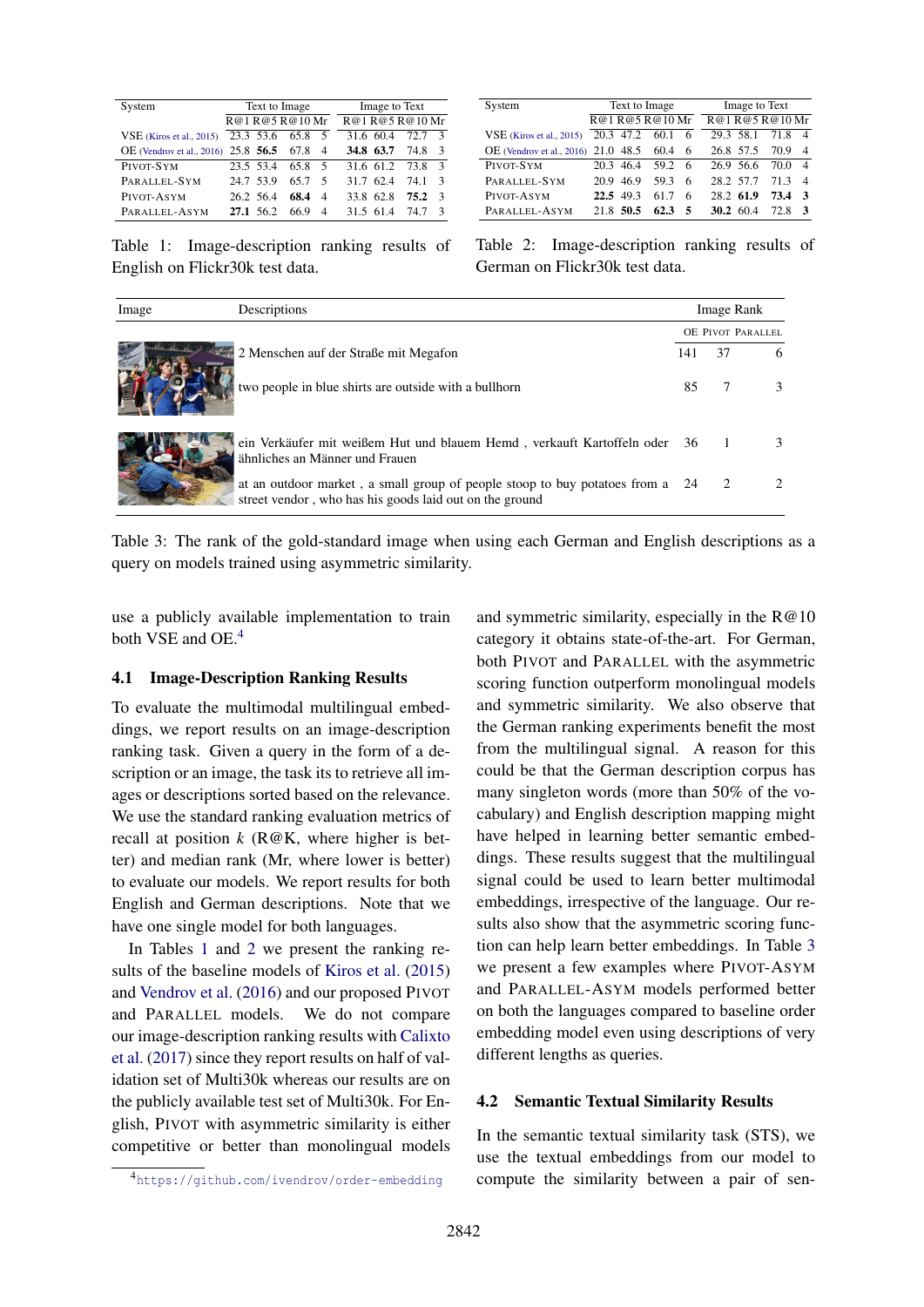| VF    | 2012 2014 2015 |
|-------|----------------|
|       | 29.9 51.3 60.4 |
|       | 87.3 83.4 86.4 |
|       | 83.7 84.5 85.0 |
| VGG19 | $-72.779.7$    |
| VGG19 | 80.6 82.7 89.6 |
| VGG19 | 82.2 84.1 90.8 |
| VGG19 | 80.5 81.8 89.2 |
| VGG19 | 82.0 81.4 90.4 |
| VGG19 | 83.1 83.8 90.3 |
| VGG19 | 84.6 84.5 91.5 |
|       |                |

Table 4: Results on Semantic Textual Similarity Image datasets (Pearson's  $r \times 100$ ). Our systems that performed better than best reported shared task scores are in bold.

tences (image descriptions in this case). We evaluate on video task from STS-2012 and image tasks from STS-2014, STS-2015 (Agirre et al. 2012, Agirre et al. 2014, Agirre et al. 2015). The video descriptions in the STS-2012 task are from the MSR video description corpus (Chen and Dolan, 2011) and the image descriptions in STS-2014 and 2015 are from UIUC PASCAL dataset (Rashtchian et al., 2010).

In Table 4, we present the Pearson correlation coefficients of our model predicted scores with the gold-standard similarity scores provided as part of the STS image/video description tasks. We compare with the best reported scores for the STS shared tasks, achieved by MLMME (Calixto et al., 2017), paraphrastic sentence embeddings (Wieting et al., 2017), visual semantic embeddings (Kiros et al., 2015), and order embeddings (Vendrov et al., 2016). The shared task baseline is computed based on word overlap and is high for both the 2014 and the 2015 dataset, indicating that there is substantial lexical overlap between the STS image description datasets. Our models outperform both the baseline system and the best system submitted to the shared task. For the 2012 video paraphrase corpus, our multilingual methods performed better than the monolingual methods showing that similarity across paraphrases can be learned using multilingual signals. Similarly, Wieting et al. (2017) have reported to learn better paraphrastic sentence embeddings with multilingual signals. Overall, we observe that models learned using the asymmetric scoring function outperform the state-of-theart on these datasets, suggesting that multilingual

| S1                            | S2.                                                                  | GT Pred |
|-------------------------------|----------------------------------------------------------------------|---------|
| concrete.                     | Black bird standing on Blue bird standing on 1.0 4.2<br>green grass. |         |
|                               | Two zebras are playing. Zebras are socializing. 4.2 1.2              |         |
| rounded up by a dog. by a dog | Three goats are being Three goats are chased 4.6 4.5                 |         |
|                               | A man is folding paper. A woman is slicing a 0.6 0.6<br>pepper.      |         |

Table 5: Example sentences with gold-standard semantic textual similarity score and the predicted score using our best performing PARALLEL-ASYM model.

sharing is beneficial. Although the task has nothing to do German, because our models can make use of datasets from different languages, we were able to train on significantly larger training dataset of approximately 145k descriptions. Calixto et al. (2017) also train on a larger dataset like ours, but could not exploit this to their advantage. In Table 5 we present the example sentences with the highest and lowest difference between gold-standard and predicted semantic textual similarity scores using our best performing PARALLEL-ASYM model.

### 5 Conclusions

We proposed a new model that jointly learns multilingual multimodal representations using the image as a pivot between languages. We introduced new objective functions that can exploit similarities between images and descriptions across languages. We obtained state-of-the-art results on two tasks: image-description ranking and semantic textual similarity. Our results suggest that exploiting multilingual and multimodal resources can help in learning better semantic representations.

### Acknowledgments

This work greatly benefited from discussions with Siva Reddy and Desmond Elliot. The authors would like to thank the anonymous reviewers for their helpful comments. The authors gratefully acknowledge the support of the European Research Council (Lapata: award number 681760).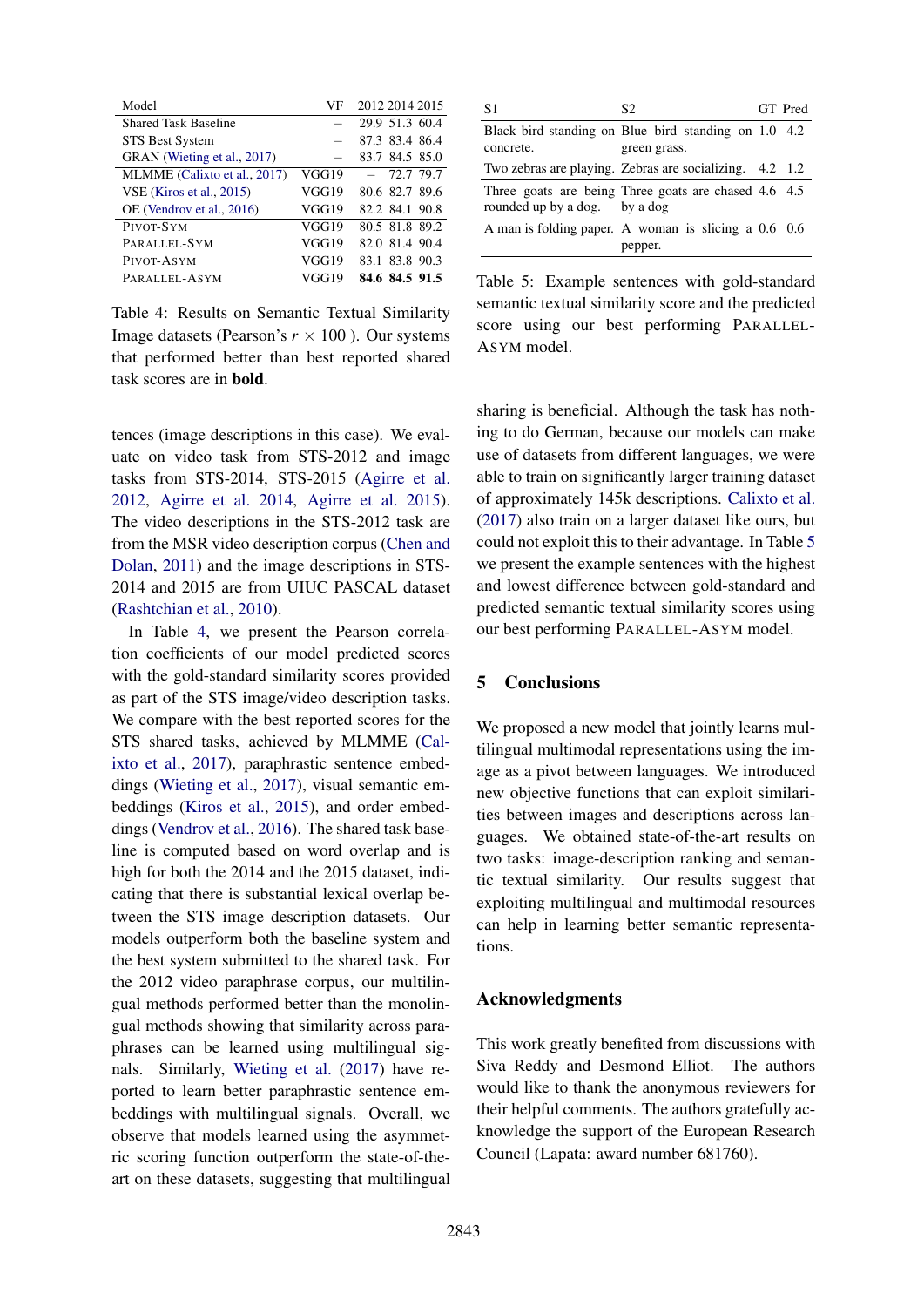### References

- Eneko Agirre, Carmen Banea, Claire Cardie, Daniel Cer, Mona Diab, Aitor Gonzalez-Agirre, Weiwei Guo, Rada Mihalcea, German Rigau, and Janyce Wiebe. 2014. Semeval-2014 task 10: Multilingual semantic textual similarity. In *Proceedings of the 8th international workshop on semantic evaluation (SemEval 2014)*, pages 81–91. Association for Computational Linguistics.
- Eneko Agirre, Carmen Baneab, Claire Cardiec, Daniel Cerd, Mona Diabe, Aitor Gonzalez-Agirrea, Weiwei Guof, Inigo Lopez-Gazpioa, Montse Maritxalara, Rada Mihalceab, et al. 2015. Semeval-2015 task 2: Semantic textual similarity, english, spanish and pilot on interpretability. In *Proceedings of the 9th international workshop on semantic evaluation (SemEval 2015)*, pages 252–263.
- Eneko Agirre, Mona Diab, Daniel Cer, and Aitor Gonzalez-Agirre. 2012. Semeval-2012 task 6: A pilot on semantic textual similarity. In *Proceedings of the First Joint Conference on Lexical and Computational Semantics-Volume 1: Proceedings of the main conference and the shared task, and Volume 2: Proceedings of the Sixth International Workshop on Semantic Evaluation*, pages 385–393. Association for Computational Linguistics.
- Galen Andrew, Raman Arora, Jeff A. Bilmes, and Karen Livescu. 2013. Deep canonical correlation analysis. In *Proceedings of the 30th International Conference on Machine Learning, ICML 2013, Atlanta, GA, USA, 16-21 June 2013*, pages 1247–1255.
- Raffaella Bernardi, Ruket Cakici, Desmond Elliott, Aykut Erdem, Erkut Erdem, Nazli Ikizler-Cinbis, Frank Keller, Adrian Muscat, and Barbara Plank. 2016. Automatic description generation from images: A survey of models, datasets, and evaluation measures. *Journal of Artifical Intelligence Research*, 55:409–442.
- Iacer Calixto, Qun Liu, and Nick Campbell. 2017. Multilingual multi-modal embeddings for natural language processing. *arXiv preprint arXiv:1702.01101*.
- Sarath Chandar, Mitesh M. Khapra, Hugo Larochelle, and Balaraman Ravindran. 2016. Correlational neural networks. *Neural Computation*, 28(2):257–285.
- David L Chen and William B Dolan. 2011. Collecting highly parallel data for paraphrase evaluation. In *Proceedings of the 49th Annual Meeting of the Association for Computational Linguistics: Human Language Technologies-Volume 1*, pages 190–200. Association for Computational Linguistics.
- Jeffrey Donahue, Lisa Anne Hendricks, Sergio Guadarrama, Marcus Rohrbach, Subhashini Venugopalan, Kate Saenko, and Trevor Darrell. 2015. Long-term recurrent convolutional networks for visual recognition and description. In *Proceedings of the IEEE*

*conference on computer vision and pattern recognition*, pages 2625–2634.

- Desmond Elliott, Stella Frank, Khalil Sima'an, and Lucia Specia. 2016. Multi30k: Multilingual englishgerman image descriptions. In *Proceedings of the 5th Workshop on Vision and Language, hosted by the 54th Annual Meeting of the Association for Computational Linguistics, VL@ACL 2016, August 12, Berlin, Germany*.
- Hao Fang, Saurabh Gupta, Forrest Iandola, Rupesh K Srivastava, Li Deng, Piotr Dollar, Jianfeng Gao, Xi- ´ aodong He, Margaret Mitchell, John C Platt, et al. 2015. From captions to visual concepts and back. In *Proceedings of the IEEE Conference on Computer Vision and Pattern Recognition*, pages 1473–1482.
- Orhan Firat, Baskaran Sankaran, Yaser Al-Onaizan, Fatos T. Yarman-Vural, and Kyunghyun Cho. 2016. Zero-resource translation with multi-lingual neural machine translation. In *Proceedings of the 2016 Conference on Empirical Methods in Natural Language Processing, EMNLP 2016, Austin, Texas, USA, November 1-4, 2016*, pages 268–277.
- Andrea Frome, Greg S Corrado, Jon Shlens, Samy Bengio, Jeff Dean, Tomas Mikolov, et al. 2013. Devise: A deep visual-semantic embedding model. In *Advances in neural information processing systems*, pages 2121–2129.
- Ruka Funaki and Hideki Nakayama. 2015. Imagemediated learning for zero-shot cross-lingual document retrieval. In *Proceedings of the Conference on Empirical Methods in Natural Language Processing (EMNLP), Lisbon, Portugal*.
- Yunchao Gong, Liwei Wang, Micah Hodosh, Julia Hockenmaier, and Svetlana Lazebnik. 2014. Improving image-sentence embeddings using large weakly annotated photo collections. In *European Conference on Computer Vision*, pages 529–545. Springer.
- Julian Hitschler, Shigehiko Schamoni, and Stefan Riezler. 2016. Multimodal pivots for image caption translation. In *Proceedings of the 54th Annual Meeting of the Association for Computational Linguistics, ACL 2016, August 7-12, 2016, Berlin, Germany, Volume 1: Long Papers*.
- Micah Hodosh, Peter Young, and Julia Hockenmaier. 2013. Framing image description as a ranking task: Data, models and evaluation metrics. *Journal of Artificial Intelligence Research*, 47:853–899.
- Andrej Karpathy, Armand Joulin, and Fei Fei F Li. 2014. Deep fragment embeddings for bidirectional image sentence mapping. In *Advances in neural information processing systems*, pages 1889–1897.
- Ryan Kiros, Ruslan Salakhutdinov, and Richard S Zemel. 2015. Unifying visual-semantic embeddings with multimodal neural language models. *Transactions of the Association for Computational Linguistics*.